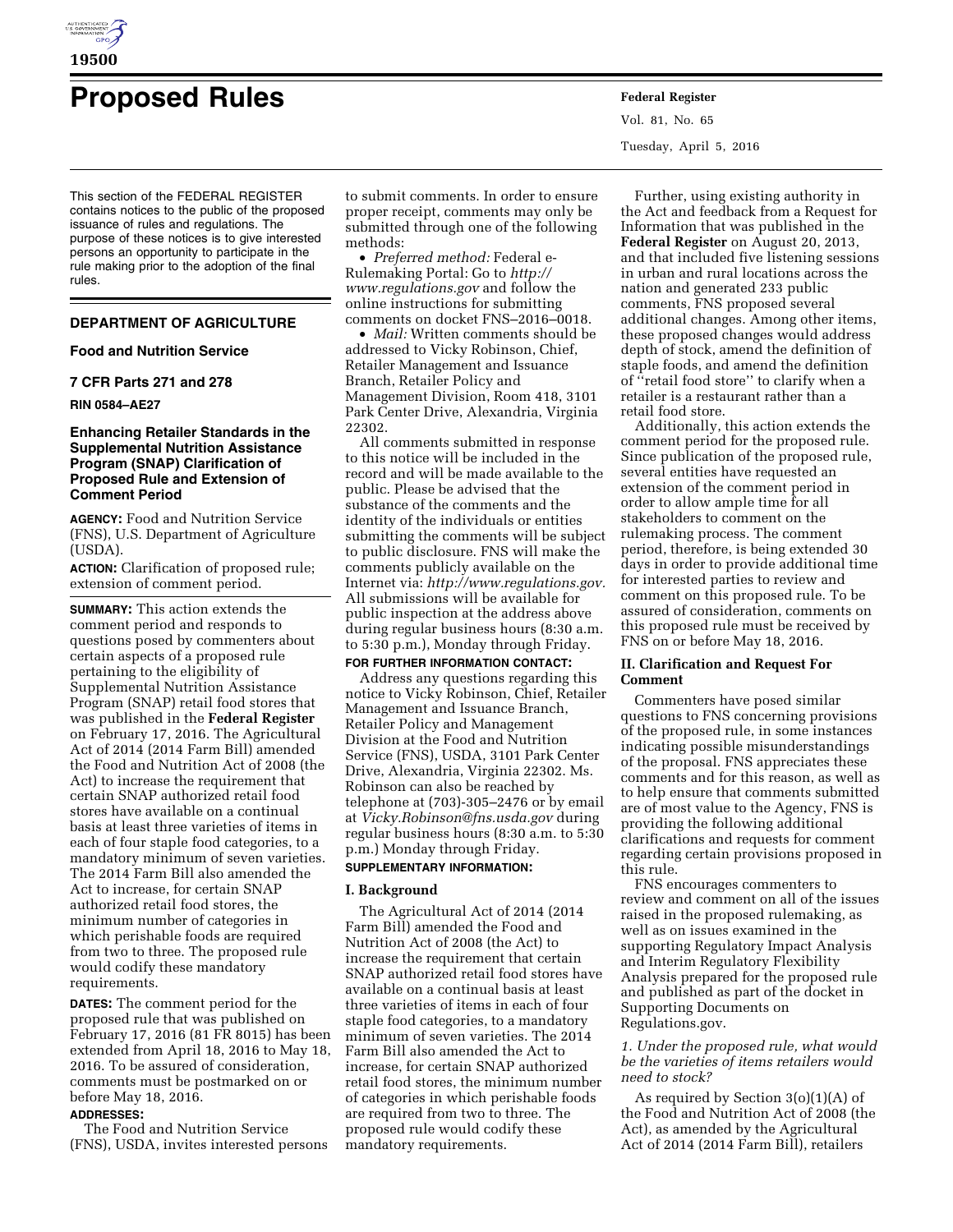would be required to stock at least 7 varieties in each of the 4 staple food categories. Section 3(q) of the Act defines the 4 staple food categories as dairy products; breads and cereals; meats, poultry, and fish; and fruits and vegetables. FNS does not have discretion to alter the statutory 7 variety requirement.

However, FNS appreciates the questions it has received from commenters inquiring about the items that constitute variety under the proposed rule in the four staple food categories and encourages additional comments from the public on this point. FNS is particularly interested in comments from the public as to whether and how variety should take into account the differences between products within staple food categories (generally and individually), and what factors should be considered when making such distinctions.

For example, for purposes of variety in the meat, poultry, and fish category, FNS would appreciate public comments on whether to consider food items that come from the same type of animal or species as separate varieties in this food category (*e.g.,* raw chicken breast versus refrigerated grilled chicken breast; roast beef versus ground beef; sliced turkey versus turkey bacon; fresh bluefin tuna steaks versus canned albacore tuna). FNS would also appreciate public comments regarding the basis by which one could consider food items that come from the same type of animal or species as separate varieties, in this or other staple food categories. Finally, FNS would like to clarify its intent in the proposed rule for the meat, poultry, and fish staple food category to include other varieties, such as eggs and meat alternatives (*e.g.,* tofu, gluten, or mycoprotein).

*Examples of how a retailer might stock 7 varieties in each of the 4 staple food categories follow further below.* 

*2. Under the proposed rule, how many perishable items would retailers need to stock?* 

Section  $3(0)(1)(A)$  of the Act, as amended by the 2014 Farm Bill, requires that retailers would be required to stock ''perishable foods in at least 3 of the [staple food] categories.'' Therefore, FNS has proposed to codify in regulation the statutory requirement that retailers stock at least one perishable variety in 3 of the 4 staple food categories.

The proposed rule does not propose to change the meaning of ''perishable'' in the current regulations. Currently, under 7 CFR 278.1(b)(1)(ii)(B), *perishable foods* include items that are either frozen or refrigerated staple food items and as well as fresh, unrefrigerated staple food items that will spoil or suffer significant deterioration in quality within 2 to 3 weeks (*e.g.,* bread).

*An example of how a retailer might meet the perishables requirement with one perishable variety in 3 of the 4 staple food categories follows further below.* 

#### *3. Under the proposed rule, what would qualify as multiple ingredient foods?*

Currently, 7 CFR 271.2 provides that ''commercially processed foods and prepared mixtures with multiple ingredients shall only be counted in one staple food category'' for the purposes of determining eligibility of any firm.

Under the proposed rule, commercially processed foods and prepared mixtures with multiple ingredients that do not represent a single staple food category (*e.g.,* cold pizza, macaroni and cheese, sandwiches, TV dinners, mixed soup varieties, and pot pies), would not be counted (toward variety, perishables, or depth of stock) as staple foods for purposes of determining a firm's eligibility to participate in SNAP as a retail food store. Under the proposed rule, multiple ingredient foods would not include such items as yogurt, cheeses, and cereals, as the primary staple food ingredient is clearly represented and easily recognized.

FNS appreciates the questions it has received from commenters on multiple ingredient foods under the proposed rule and encourages additional comments from the public on this provision of the proposed rule. FNS is particularly interested in comments from the public as to whether certain types of foods with multiple ingredients should continue to be counted as staple foods, including toward variety, perishables, or depth of stock requirements. For example, for the purposes of staple food categorization, FNS would appreciate public comments on whether and how to categorize certain foods with multiple staple food ingredients, such as prepared salads, pizzas, pot pies, macaroni and cheese, stuffed pastas, and others, as offered by commenters, for purposes of making a retailer eligibility determination for SNAP authorization.

*Examples of additional multiple ingredient foods that would and would not count as staple foods under the proposed rule follow.* 

Multiple ingredient foods are currently eligible for purchase with SNAP benefits, and this proposed rule would not change the eligibility of these foods for purchase with SNAP benefits in authorized stores.

*4. Under the proposed rule, how many total items would retailers be required to stock?* 

Currently SNAP regulations require that SNAP authorized stores have available on a continuous basis at least 3 varieties of items in each of the 4 staple food categories with perishable varieties in at least 2 of the 4 staple food categories. Under current SNAP regulations, retailers may be SNAP authorized with a minimum stock of at least 12 food items, including at least 2 perishable items. As noted in the proposed rule, these requirements have been changed by the Food and Nutrition Act of 2008 (the Act), as amended by the Agricultural Act of 2014 (2014 Farm Bill).

Section 3(o)(1)(A) of the Act now requires that retailers stock at least 7 varieties in each of the 4 staple food categories and perishable foods in at least 3 of the 4 staple food categories. That means that retailers are required to stock 28 items on a continuous basis. At least 3 of these items must be perishable.

Under the proposed rule, which would require a depth of stock defined as 6 stocking units, SNAP-authorized retailers would be required to stock a new minimum inventory requirement of 168 staple food items.

Based on the statutory requirement that at least 1 perishable variety be stocked in 3 of the 4 staple food categories, and with depth of stock discretionarily defined as 6 stock keeping units, this proposed rule would require that a store stock at least 18 perishable staple food items (within the 168 staple food item total).

According to Department analysis, contained in the Interim Regulatory Flexibility Analysis prepared for the proposed rule and published as part of the docket in Supporting Documents on Regulations.gov, the average small store would need to add an additional 54 additional staple food items, at a cost of around \$140, in order to meet the proposed eligibility criteria. As set forth in the Interim Regulatory Flexibility Analysis for the proposed rulemaking, FNS estimates that purchasing all 168 staple food items would cost a store approximately \$400, including a onetime inventory carrying cost of 25% to account for storage costs and potential spoilage. FNS believes that adding new inventory would be a one-time cost, a cost that would be recouped as inventory is sold.

See the full Regulatory Impact Analysis and Interim Regulatory